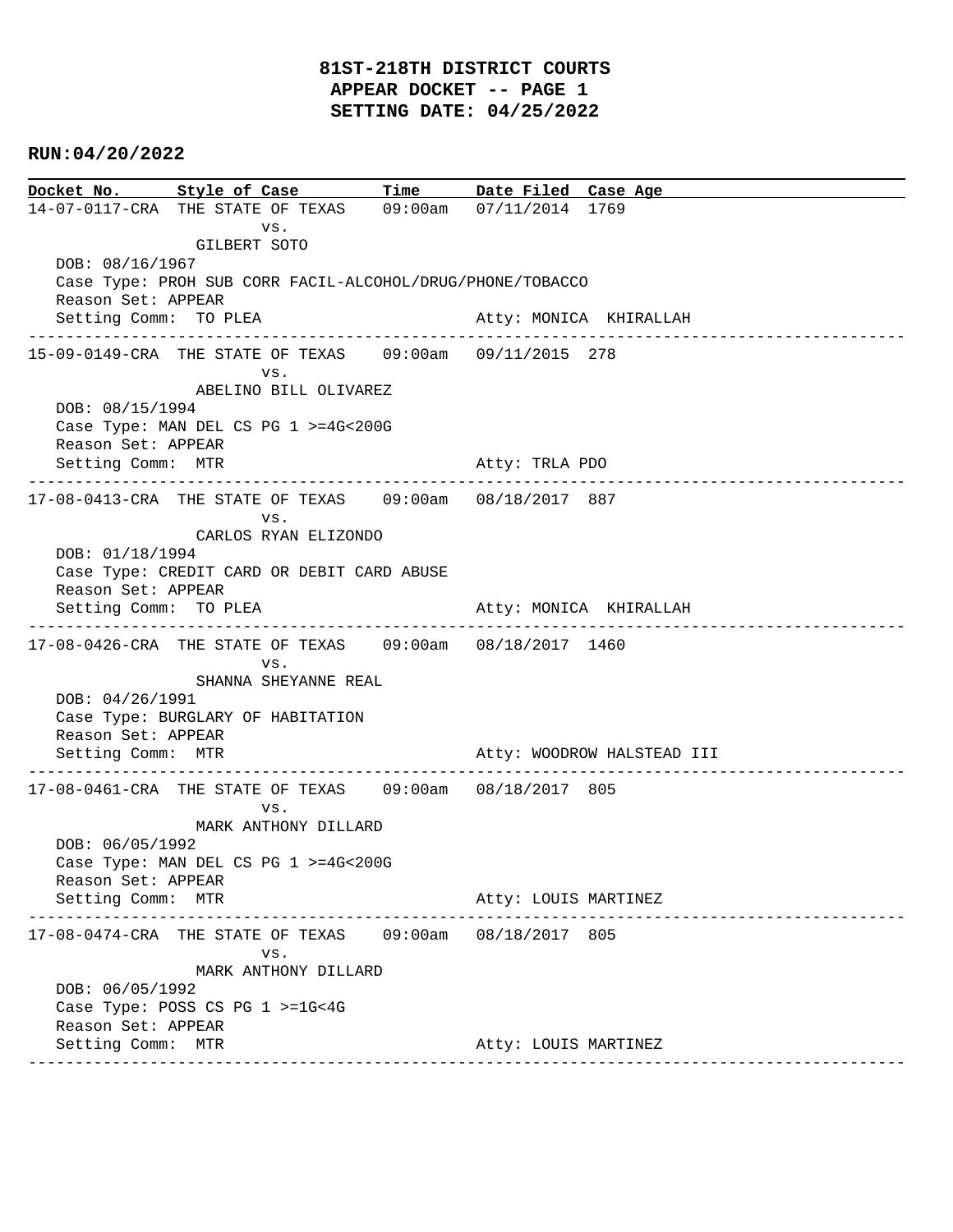**Docket No. Style of Case Time Date Filed Case Age**  18-04-0101-CRA THE STATE OF TEXAS 09:00am 04/13/2018 1468 vs. FRANCISCO PEREZ JR. DOB: 09/18/1989 Case Type: POSS CS PG 1 <1G Reason Set: APPEAR Setting Comm: TO PLEA (PT 8/31, JDC 9/27, JTAtty: MEGAN HARKINS ---------------------------------------------------------------------------------------------- 19-06-0143-CRA THE STATE OF TEXAS 09:00am 06/07/2019 270 vs. RANDALL LOUIS CARROLL DOB: 06/05/1987 Case Type: INJURY CHILD/ELDERLY/DISABLE W/INT BODILY INJ Reason Set: APPEAR Setting Comm: MTR Atty: STEPHEN BARRERA ---------------------------------------------------------------------------------------------- 19-07-0189-CRA THE STATE OF TEXAS 09:00am 07/10/2019 595 vs. NICASIO HERRERA DOB: 09/28/1977 Case Type: POSS CS PG 1 <1G Reason Set: APPEAR Setting Comm: MTR **Atty: ADRIAN PEREZ TRLA PDO ADRIAN PEREZ** ---------------------------------------------------------------------------------------------- 19-11-0285-CRA THE STATE OF TEXAS 09:00am 11/08/2019 894 vs. JAIME OLIVAS DOB: 10/09/1986 Case Type: POSS CS PG 1 <1G Reason Set: APPEAR Setting Comm: PT, JDC 5/10, JT 6/27 Atty: ADRIAN PEREZ ---------------------------------------------------------------------------------------------- 20-02-0037-CRA THE STATE OF TEXAS 09:00am 02/07/2020 803 vs. JESSE JONATHAN FERNANDEZ DOB: 12/19/1986 Case Type: AGG ASSAULT W/DEADLY WEAPON Reason Set: APPEAR Setting Comm: PT, JDC 5/10, JT 6/27 Atty: SHAWN BROWN ---------------------------------------------------------------------------------------------- 20-02-0057-CRA THE STATE OF TEXAS 09:00am 02/07/2020 620 vs. LUPITA FERNANDEZ DOB: 10/02/1993 Case Type: POSS CS PG 1 <1G Reason Set: APPEAR Setting Comm: MTR Atty: TRLA PDO ----------------------------------------------------------------------------------------------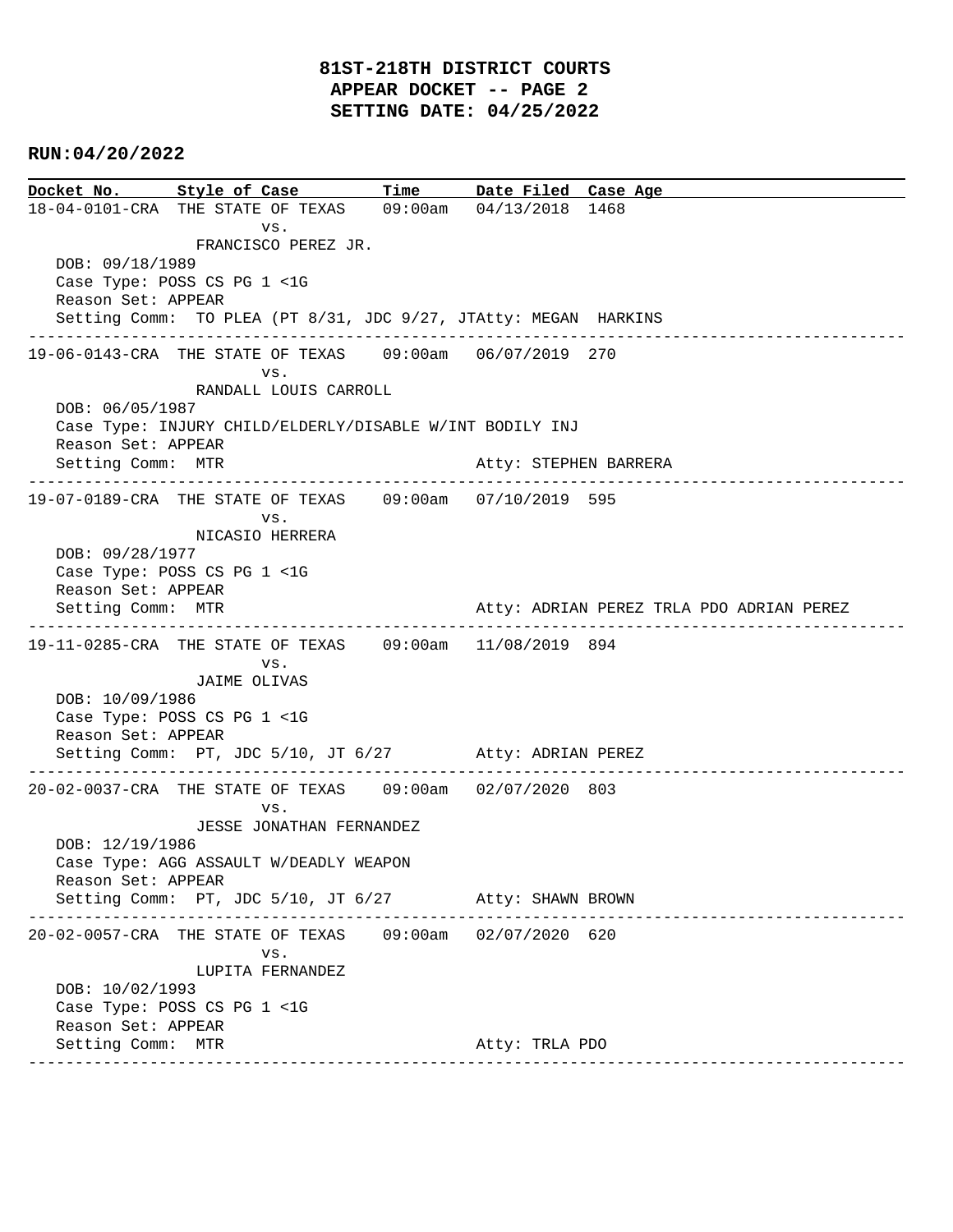**Docket No. Style of Case Time Date Filed Case Age**  20-02-0060-CRA THE STATE OF TEXAS 09:00am 02/07/2020 803 vs. SHERRY ANNE LOVELL DOB: 01/15/1962 Case Type: POSS CS PG 1 <1G Reason Set: APPEAR Setting Comm: PT, JDC 5/10, JT 6/27 Atty: TRLA PDO ---------------------------------------------------------------------------------------------- 20-05-0087-CRA THE STATE OF TEXAS 09:00am 05/08/2020 712 vs. DUSTIN FIRST DOB: 06/12/1985 Case Type: DEADLY CONDUCT DISCH FIREARM INDIV(S) Reason Set: APPEAR Setting Comm: PT, JDC 5/10, JT 6/27 Atty: TRLA PDO ---------------------------------------------------------------------------------------------- 20-07-0172-CRA THE STATE OF TEXAS 09:00am 07/24/2020 315 vs. MICHAEL ROSS YOUNG DOB: 03/27/1957 Case Type: EVADING ARREST DET W/VEH Reason Set: APPEAR Setting Comm: MTR Atty: ---------------------------------------------------------------------------------------------- 20-07-0188-CRA THE STATE OF TEXAS 09:00am 07/24/2020 635 vs. RICKY EARL MCDANIEL DOB: 01/17/1956 Case Type: THEFT PROP >=\$30K<\$150K Reason Set: APPEAR Setting Comm: TO PLEA Atty: ROBERT GIER ---------------------------------------------------------------------------------------------- 20-08-0224-CRA THE STATE OF TEXAS 09:00am 08/14/2020 614 vs. CHASE RENE HALL DOB: 06/18/1979 Case Type: EVADING ARREST DET W/VEH Reason Set: APPEAR Setting Comm: PLEA Atty: KYLE ERNST ---------------------------------------------------------------------------------------------- 20-09-0256-CRA THE STATE OF TEXAS 09:00am 09/04/2020 593 vs. ROBERT NAVARRO JR DOB: 12/15/1985 Case Type: POSS W/INT TO PROMOTE CHILD PORNOGRAPHY Reason Set: APPEAR Setting Comm: TO SET BENCH TRIAL DATE Atty: JENNIFER TAPIA ----------------------------------------------------------------------------------------------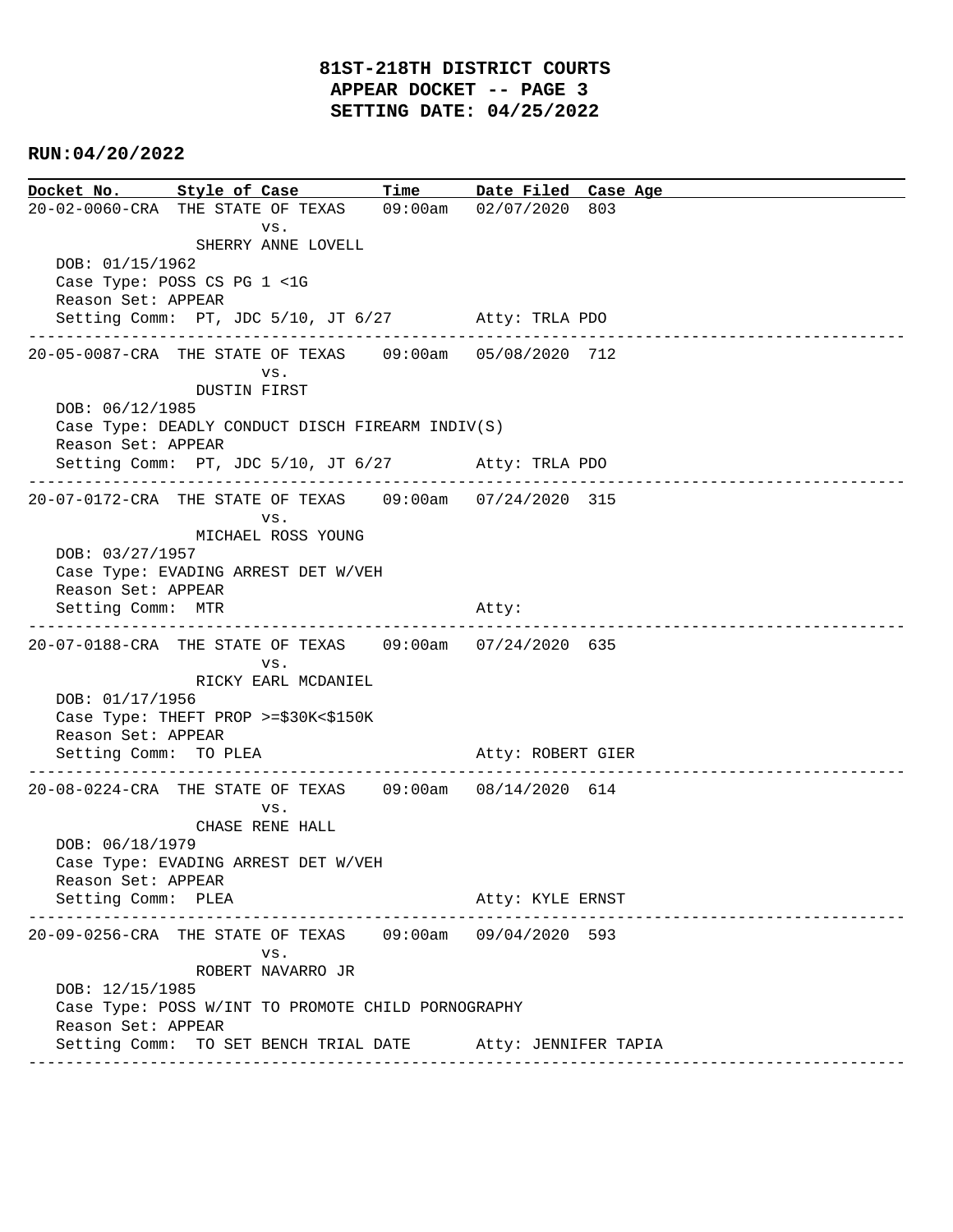# **81ST-218TH DISTRICT COURTS APPEAR DOCKET -- PAGE 4 SETTING DATE: 04/25/2022**

## **RUN:04/20/2022**

**Docket No. Style of Case Time Date Filed Case Age**  20-11-0294-CRA THE STATE OF TEXAS 09:00am 11/06/2020 530 vs. BRYAN NEIL MYSKA DOB: 04/20/1976 Case Type: DRIVING WHILE INTOXICATED 3RD OR MORE IAT Reason Set: APPEAR Setting Comm: PT, JDC 5/10, JT 6/27 Atty: DOUGLAS DANIEL ---------------------------------------------------------------------------------------------- 20-11-0301-CRA THE STATE OF TEXAS 09:00am 11/06/2020 530 vs. CHRISTOPHER STEVEN WILLIAMS DOB: 08/20/1983 Case Type: UNAUTH USE OF VEHICLE Reason Set: APPEAR Setting Comm: PT, JDC 5/10, 6/27 Atty: JOHN POLLREISZ ---------------------------------------------------------------------------------------------- 20-11-0313-CRA THE STATE OF TEXAS 09:00am 11/06/2020 530 vs. ROBERT ANTHONY MANN DOB: 02/23/1996 Case Type: MAN DEL CS PG 1 >=4G<200G Reason Set: APPEAR Setting Comm: PT, JDC 5/10, JT 6/27 Atty: TRLA PDO ---------------------------------------------------------------------------------------------- 21-02-0078-CRA THE STATE OF TEXAS 09:00am 02/08/2021 350 vs. SANTOS IBARRA DOB: 01/28/1981 Case Type: POSS CS PG 1 <1G Reason Set: APPEAR Setting Comm: MTR; CLKS LTR Atty: RUBEN FLORES ---------------------------------------------------------------------------------------------- 21-02-0086-CRA THE STATE OF TEXAS 09:00am 02/08/2021 436 vs. COURTNEY RENAE JONES DOB: 12/09/1988 Case Type: OBSTRUCTION OR RETALIATION Reason Set: APPEAR Setting Comm: MON SANITY Atty: TRLA PDO ---------------------------------------------------------------------------------------------- 21-03-0144-CRA THE STATE OF TEXAS 09:00am 03/05/2021 411 vs. CIPRIANO CORNELIO SANCHEZ DOB: 02/12/1990 Case Type: UNAUTH USE OF VEHICLE Reason Set: APPEAR Setting Comm: ARR; B/W CUERO UNIT Atty: ABEL CAVADA ----------------------------------------------------------------------------------------------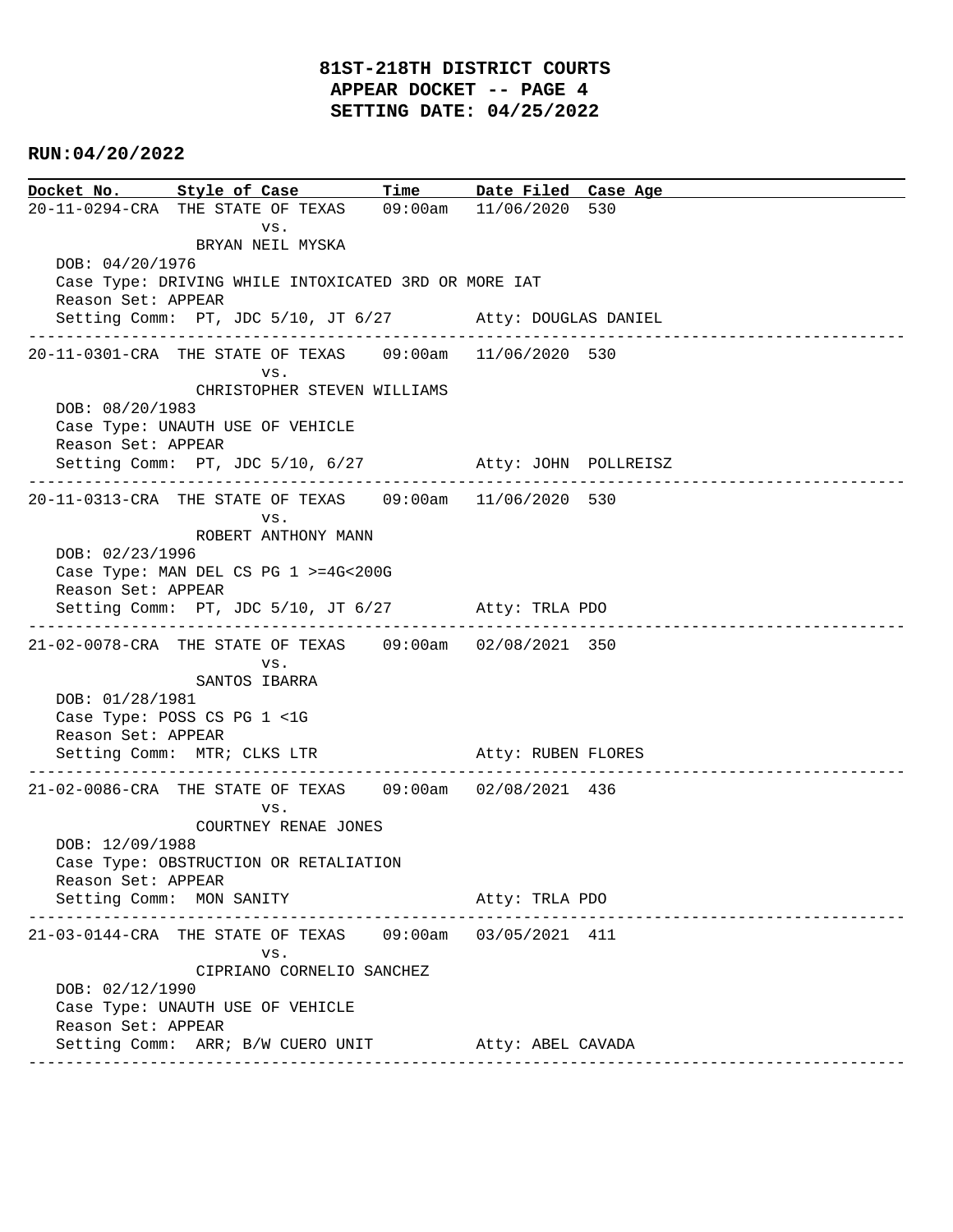**Docket No. Style of Case Time Date Filed Case Age**  21-04-0203-CRA THE STATE OF TEXAS 09:00am 04/09/2021 376 vs. JESUS WILBURN FERNANDEZ JR DOB: 10/09/1975 Case Type: BURGLARY OF HABITATION Reason Set: APPEAR Setting Comm: PT, JDC 5/10, JT 6/27 Atty: ROBERT ARELLANO ---------------------------------------------------------------------------------------------- 21-05-0226-CRA THE STATE OF TEXAS 09:00am 05/07/2021 161 vs. JASON LEE REYES DOB: 09/28/1992 Case Type: POSS CS PG 1 >=1G<4G Reason Set: APPEAR Setting Comm: MTR Atty: TRLA PDO ---------------------------------------------------------------------------------------------- 21-06-0284-CRA THE STATE OF TEXAS 09:00am 06/28/2021 296 vs. MARIO PADERES DOB: 11/21/1980 Case Type: MAN DEL CS PG 1 >=1G<4G Reason Set: APPEAR Setting Comm: NEEDS DATES Atty: ---------------------------------------------------------------------------------------------- 21-06-0289-CRA THE STATE OF TEXAS 09:00am 06/25/2021 299 vs. AMANDA SIMPSON DOB: 01/24/1983 Case Type: POSS CS PG 1 <1G Reason Set: APPEAR Setting Comm: SENTENCING Atty: JASON NITZ ---------------------------------------------------------------------------------------------- 21-06-0290-CRA THE STATE OF TEXAS 09:00am 06/25/2021 299 vs. AMANDA SIMPSON DOB: 01/24/1983 Case Type: POSS CS PG 1 <1G Reason Set: APPEAR Setting Comm: SENTENCING Atty: JASON NITZ ---------------------------------------------------------------------------------------------- 21-07-0298-CRA THE STATE OF TEXAS 09:00am 07/12/2021 282 vs. RUDI KRYSTAL ALMANZA DOB: 01/14/1987 Case Type: ROBBERY Reason Set: APPEAR Setting Comm: PT, JDC 5/10, JT 6/27 Atty: MEGAN HARKINS ----------------------------------------------------------------------------------------------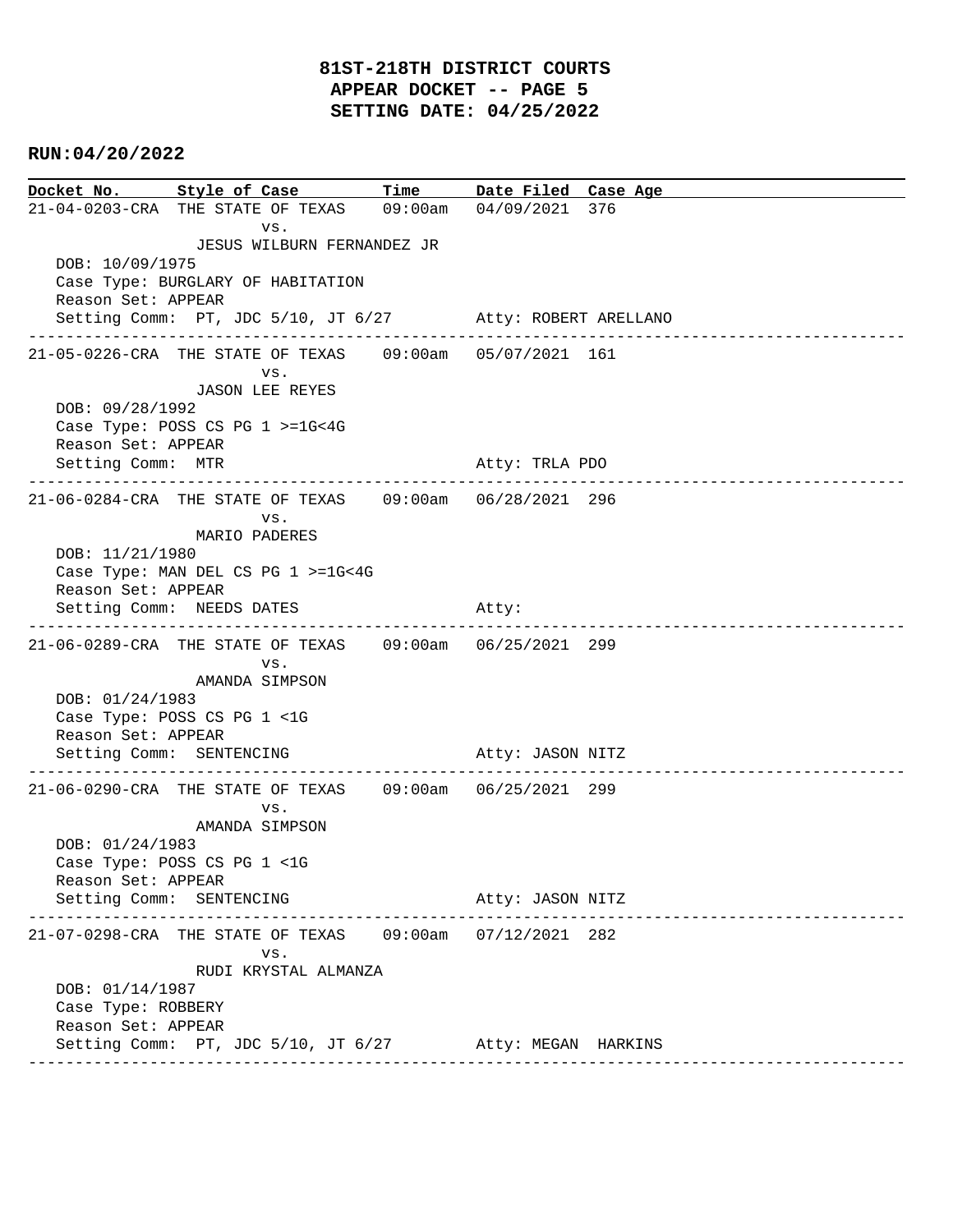**Docket No. Style of Case Time Date Filed Case Age**  21-10-0381-CRA THE STATE OF TEXAS 09:00am 10/01/2021 201 vs. EDWARDO AYALA DOB: 06/04/1991 Case Type: AGG ASSAULT W/DEADLY WEAPON Reason Set: APPEAR Setting Comm: PT, JDC 5/10, JT 6/27 Atty: JENNIFER TAPIA ---------------------------------------------------------------------------------------------- 21-10-0389-CRA THE STATE OF TEXAS 09:00am 10/01/2021 201 vs. ERIC SHANE LANGHAM DOB: 04/06/1973 Case Type: BURGLARY OF BUILDING Reason Set: APPEAR Setting Comm: TO PLEA Atty: TRLA PDO ---------------------------------------------------------------------------------------------- 21-11-0427-CRA THE STATE OF TEXAS 09:00am 11/05/2021 166 vs. JOSE MAGDELENO MARTINEZ DOB: 04/15/1988 Case Type: POSS CS PG 1 >=1G<4G Reason Set: APPEAR Setting Comm: PT, JDC 5/10, JT 6/27 Atty: TRLA PDO ---------------------------------------------------------------------------------------------- 21-12-0473-CRA THE STATE OF TEXAS 09:00am 12/10/2021 131 vs. JUAN JOSE LOPEZ DOB: 12/23/1978 Case Type: POSS CS PG 1 <1G Reason Set: APPEAR Setting Comm: PT, JDC 5/10, JT 6/27 Atty: TRLA PDO ---------------------------------------------------------------------------------------------- 22-02-0021-CRA THE STATE OF TEXAS 09:00am 02/18/2022 61 vs. CHRISTOPHER DAVID ANNABELLI DOB: 08/14/1985 Case Type: BURGLARY OF HABITATION Reason Set: APPEAR Setting Comm: PT, JDC 5/10, JT 6/27 Atty: JENNIFER TAPIA ---------------------------------------------------------------------------------------------- 22-02-0022-CRA THE STATE OF TEXAS 09:00am 02/18/2022 61 vs. CORY JAY BUMGARNER DOB: 10/29/1987 Case Type: EVADING ARREST DET W/VEH Reason Set: APPEAR Setting Comm: PT, JDC 5/10, JT 6/27 Atty: TRLA PDO ----------------------------------------------------------------------------------------------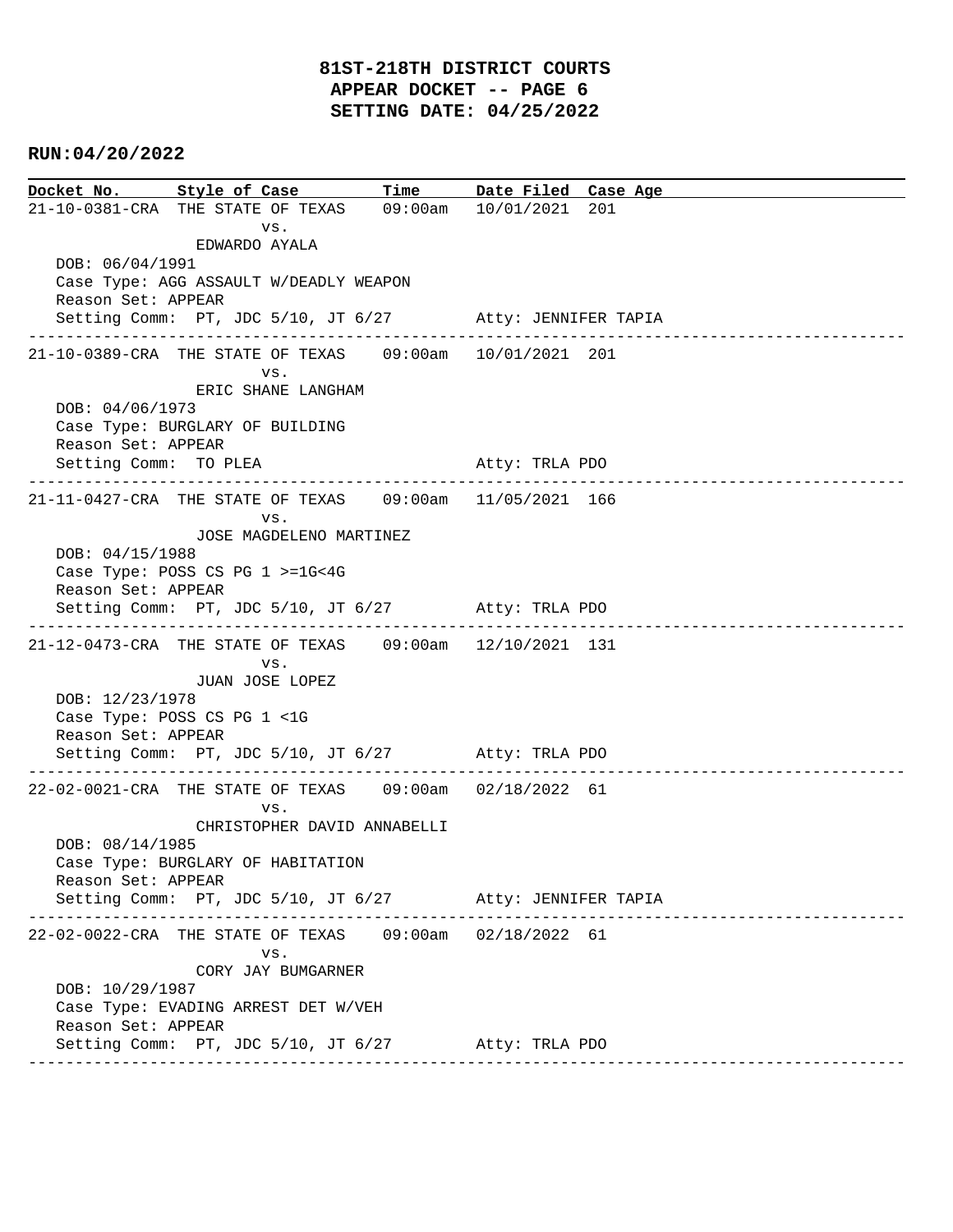# **81ST-218TH DISTRICT COURTS APPEAR DOCKET -- PAGE 7 SETTING DATE: 04/25/2022**

## **RUN:04/20/2022**

**Docket No. Style of Case Time Date Filed Case Age**  22-02-0023-CRA THE STATE OF TEXAS 09:00am 02/18/2022 61 vs. ROBERTA LYN CARPENTER DOB: 01/05/1971 Case Type: INJURY CHILD/ELDERLY/DISABLE W/INT SBI/MENTAL Reason Set: APPEAR Setting Comm: PT, JDC 5/10, JT 6/27 Atty: TRLA PDO ---------------------------------------------------------------------------------------------- 22-02-0025-CRA THE STATE OF TEXAS 09:00am 02/18/2022 61 vs. MARLENA LYNN JARAMILLO DOB: 12/18/1995 Case Type: MURDER Reason Set: APPEAR Setting Comm: PT, JDC 5/10, JT 6/27 Atty: JENNIFER TAPIA ---------------------------------------------------------------------------------------------- 22-02-0026-CRA THE STATE OF TEXAS 09:00am 02/18/2022 61 vs. GREGORY ANTHONY MENDEZ DOB: 08/25/1985 Case Type: AGG ASSAULT AGAINST PUBLIC SERVANT Reason Set: APPEAR Setting Comm: PT, JDC 5/10, JT 6/27 Atty: TRLA PDO ---------------------------------------------------------------------------------------------- 22-02-0028-CRA THE STATE OF TEXAS 09:00am 02/18/2022 61 vs. RYAN MATTHEW ALCOSSER DOB: 06/27/1994 Case Type: POSS CS PG 1 >=1G<4G Reason Set: APPEAR Setting Comm: PT, JDC 5/10, JT 6/27 Atty: TRLA PDO ---------------------------------------------------------------------------------------------- 22-02-0031-CRA THE STATE OF TEXAS 09:00am 02/18/2022 61 vs. KOBE CORONADO DOB: 06/20/2004 Case Type: THEFT OF FIREARM Reason Set: APPEAR Setting Comm: PT, JDC 5/10, JT 6/27 Atty: JENNIFER TAPIA ---------------------------------------------------------------------------------------------- 22-02-0032-CRA THE STATE OF TEXAS 09:00am 02/18/2022 61 vs. KOBE CORONADO DOB: 06/20/2004 Case Type: ENGAGING IN ORGANIZED CRIMINAL ACTIVITY Reason Set: APPEAR Setting Comm: PT, JDC 5/10, JT 6/27 Atty: JENNIFER TAPIA ----------------------------------------------------------------------------------------------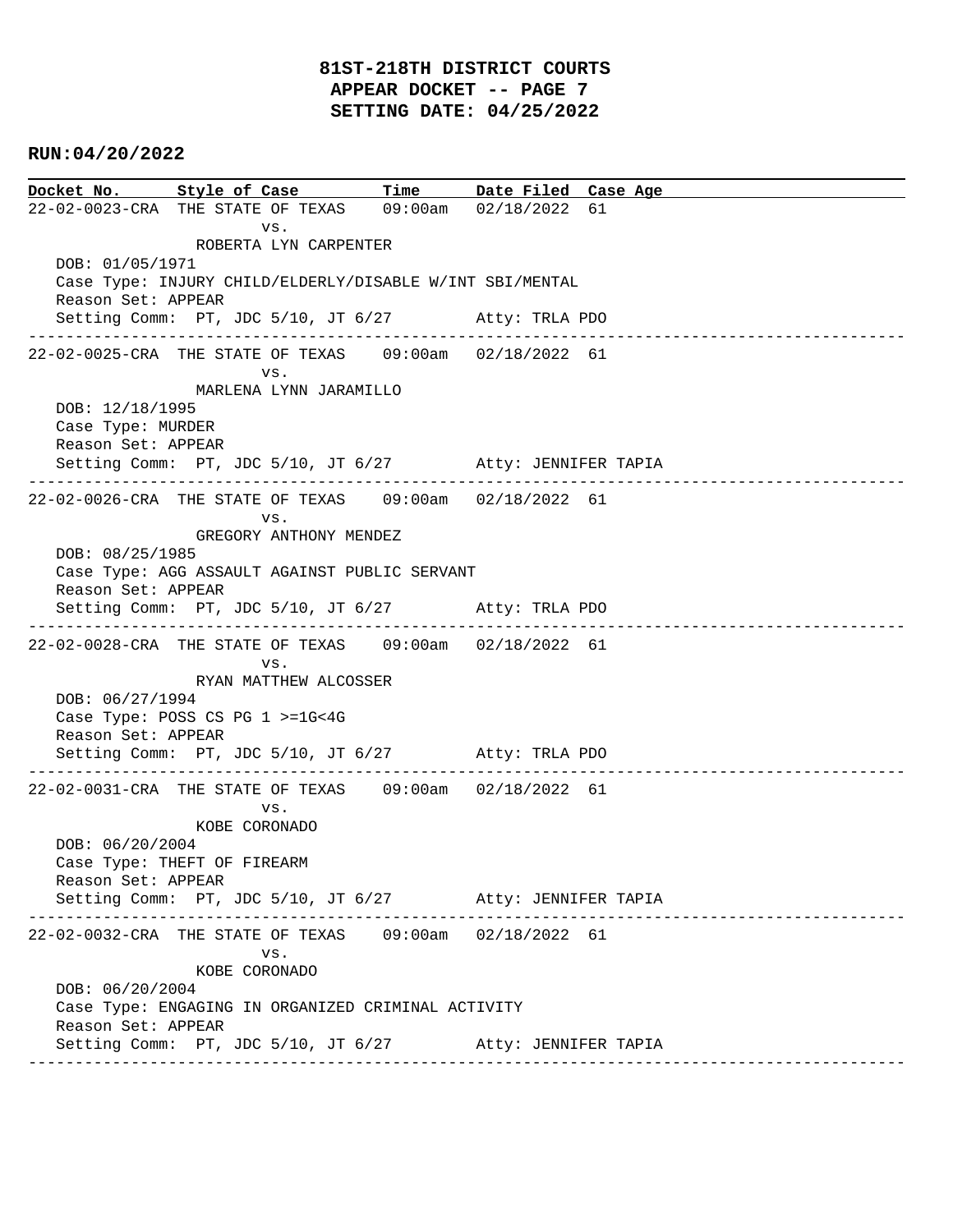**Docket No. Style of Case Time Date Filed Case Age**  22-02-0034-CRA THE STATE OF TEXAS 09:00am 02/18/2022 61 vs. MONICA FARIAS DOB: 11/24/1981 Case Type: MAN DEL CS PG 1 >=4G<200G Reason Set: APPEAR Setting Comm: PT, JDC 5/10, JT 6/27 Atty: HECTOR GONZALEZ, III. ---------------------------------------------------------------------------------------------- 22-02-0036-CRA THE STATE OF TEXAS 09:00am 02/18/2022 61 vs. CRYSTAL DAWN GOINS DOB: 10/01/1988 Case Type: POSS CS PG 1 <1G Reason Set: APPEAR Setting Comm: PT, JDC 5/10, JT 6/27 Atty: TRLA PDO ---------------------------------------------------------------------------------------------- 22-02-0038-CRA THE STATE OF TEXAS 09:00am 02/18/2022 61 vs. GABRIEL JOHN HERNANDEZ DOB: 04/26/2004 Case Type: THEFT OF FIREARM Reason Set: APPEAR Setting Comm: PT, JDC 5/10, JT 6/27 Atty: ADRIAN PEREZ ---------------------------------------------------------------------------------------------- 22-02-0039-CRA THE STATE OF TEXAS 09:00am 02/18/2022 61 vs. GABRIEL JOHN HERNANDEZ DOB: 04/26/2003 Case Type: ENGAGING IN ORGANIZED CRIMINAL ACTIVITY Reason Set: APPEAR Setting Comm: PT, JDC 5/10, JT 6/27 Atty: ADRIAN PEREZ ---------------------------------------------------------------------------------------------- 22-02-0040-CRA THE STATE OF TEXAS 09:00am 02/18/2022 61 vs. JAMES ALLEN HIME IV DOB: 11/27/1996 Case Type: POSS CS PG 1 >=1G<4G Reason Set: APPEAR Setting Comm: PT, JDC 5/10, JT 6/27 Atty: TRLA PDO ---------------------------------------------------------------------------------------------- 22-02-0042-CRA THE STATE OF TEXAS 09:00am 02/18/2022 61 vs. JEFFERY JULINA HUBLE DOB: 08/12/1986 Case Type: POSS CS PG 1 <1G Reason Set: APPEAR Setting Comm: PT, JDC 5/10, JT 6/27 Atty: JASON NITZ ----------------------------------------------------------------------------------------------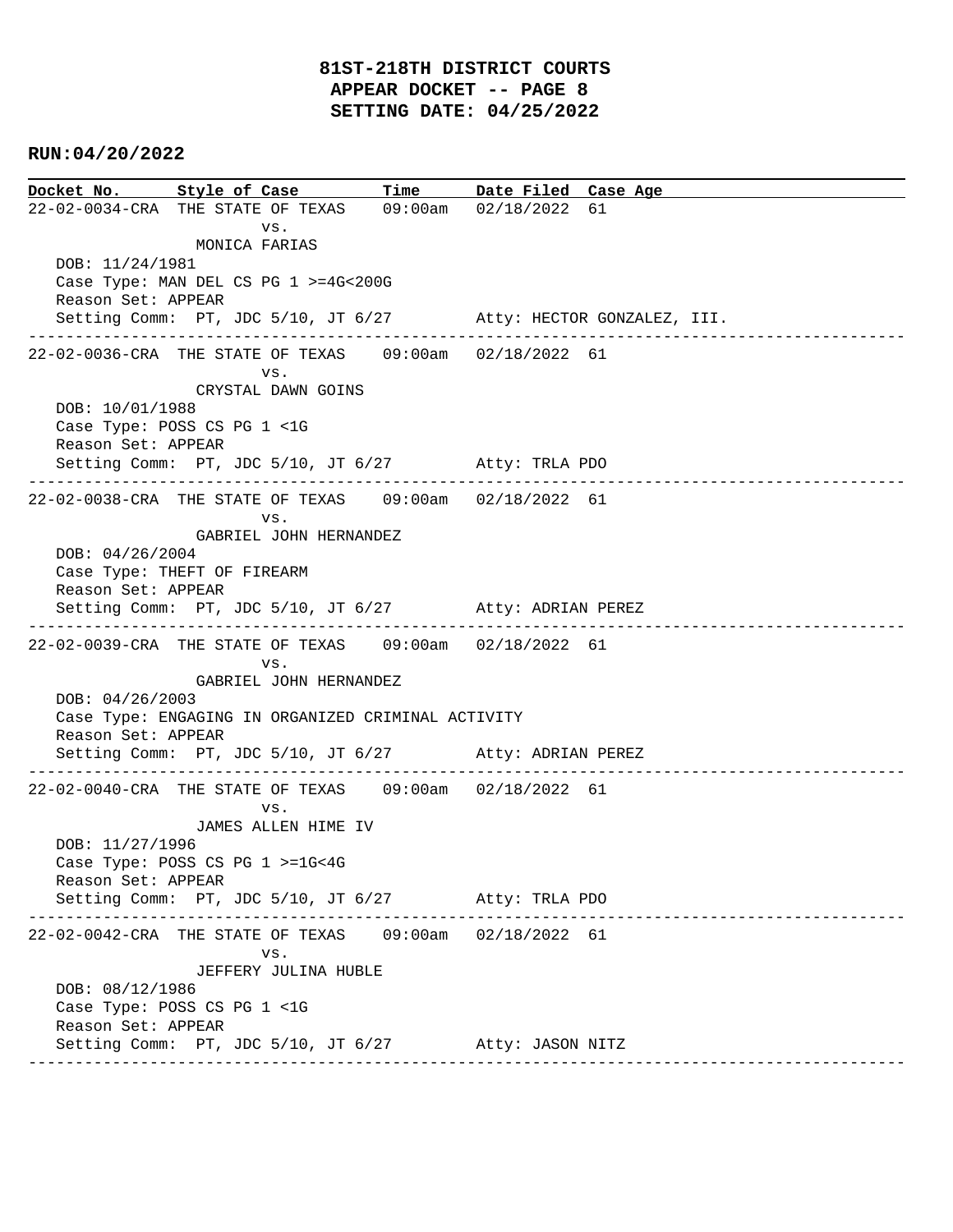**Docket No. Style of Case Time Date Filed Case Age**  22-02-0043-CRA THE STATE OF TEXAS 09:00am 02/18/2022 61 vs. CORBIN LEE JONES DOB: 02/16/2001 Case Type: POSS CS PG 1 <1G Reason Set: APPEAR Setting Comm: PT, JDC 5/10, JT 6/27 Atty: TRLA PDO ---------------------------------------------------------------------------------------------- 22-02-0044-CRA THE STATE OF TEXAS 09:00am 02/18/2022 61 vs. DAVID RAY JURNEY DOB: 02/14/1988 Case Type: FRAUD POSS CS SCRIPT SCH II/III/SCRIPT FORM Reason Set: APPEAR Setting Comm: ARR, CLKS LTR Atty: ---------------------------------------------------------------------------------------------- 22-02-0045-CRA THE STATE OF TEXAS 09:00am 02/18/2022 61 vs. JOSE MAGDELENO MARTINEZ DOB: 04/15/1988 Case Type: POSS CS PG 1 >=4G<200G Reason Set: APPEAR Setting Comm: PT, JDC 5/10, JT 6/27 Atty: TRLA PDO ---------------------------------------------------------------------------------------------- 22-02-0049-CRA THE STATE OF TEXAS 09:00am 02/18/2022 61 vs. HERLINDA CONSUELO TIJERINA DOB: 08/27/1999 Case Type: ENGAGING IN ORGANIZED CRIMINAL ACTIVITY Reason Set: APPEAR Setting Comm: PT, JDC 5/10, JT 6/27 Atty: ROBERT GIER ---------------------------------------------------------------------------------------------- 22-02-0050-CRA THE STATE OF TEXAS 09:00am 02/18/2022 61 vs. CODY NATHANIEL WALKER DOB: 03/24/1995 Case Type: SMUGGLING OF PERSONS Reason Set: APPEAR Setting Comm: PT, JDC 5/10, JT 6/27 Atty: TRLA PDO ---------------------------------------------------------------------------------------------- 22-02-0052-CRA THE STATE OF TEXAS 09:00am 02/18/2022 61 vs. MARK ANTHONY DILLARD DOB: 06/05/1992 Case Type: AGG ASSAULT W/DEADLY WEAPON Reason Set: APPEAR Setting Comm: PT, JDC 5/10, JT 6/27 Atty: TRLA PDO ----------------------------------------------------------------------------------------------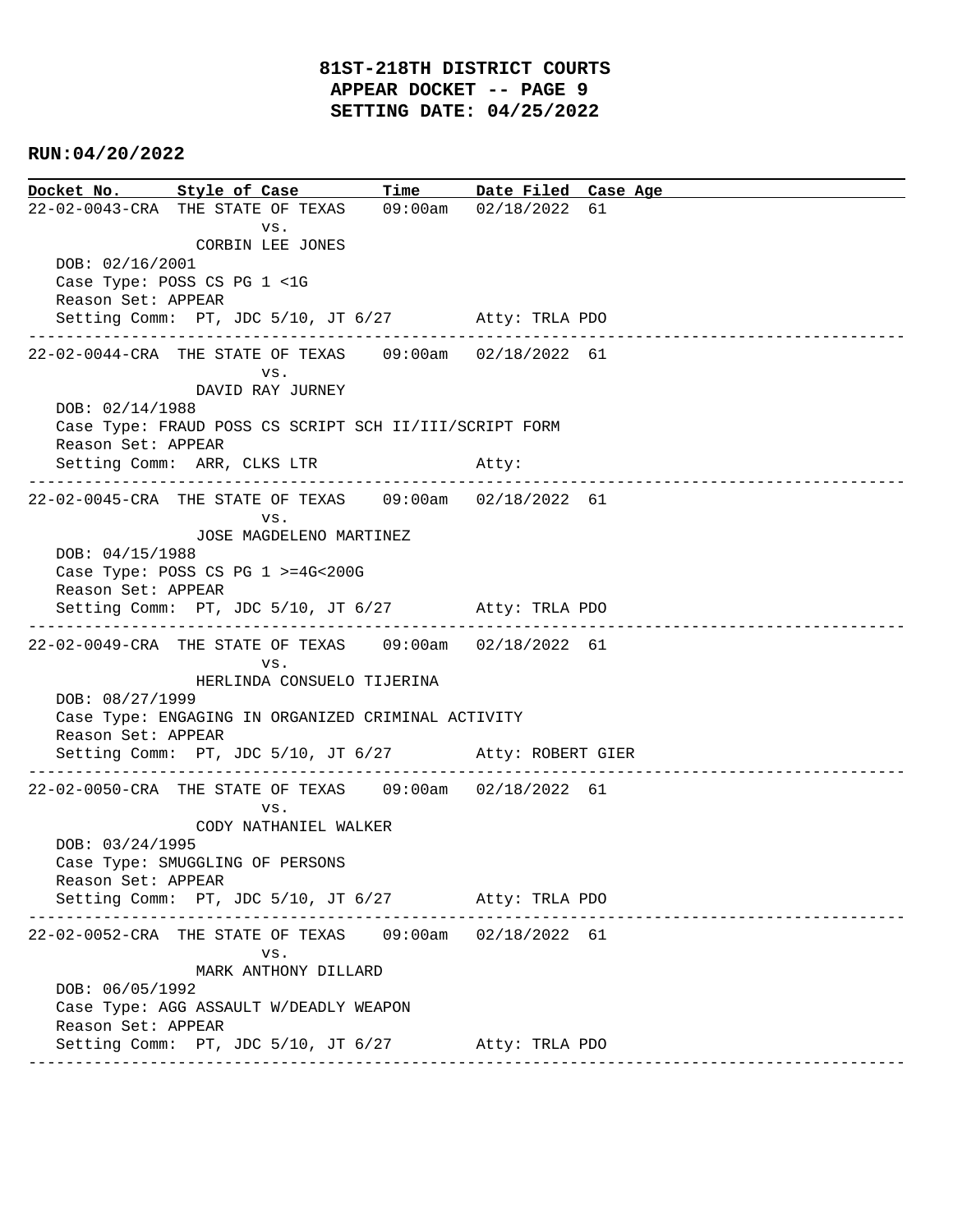**Docket No. Style of Case Time Date Filed Case Age**  22-02-0054-CRA THE STATE OF TEXAS 09:00am 02/18/2022 61 vs. NATHAN ALLAN GAYDOS DOB: 10/25/1985 Case Type: INDECENCY W/CHILD SEXUAL CONTACT Reason Set: APPEAR Setting Comm: ARR/PT, JDC 5/10, JT 6/27 Atty: JENNIFER ZARKA ---------------------------------------------------------------------------------------------- 22-02-0056-CRA THE STATE OF TEXAS 09:00am 02/18/2022 61 vs. OMAR LONGORIA DOB: 02/27/1989 Case Type: SEXUAL ASSAULT CHILD Reason Set: APPEAR Setting Comm: PT, JDC 5/10, JT 6/27 Atty: JUAN CARLOS HERNANDEZ ---------------------------------------------------------------------------------------------- 22-03-0061-CRA THE STATE OF TEXAS 09:00am 03/11/2022 40 vs. DYLAN RYAN LUNA DOB: 08/25/2002 Case Type: AGG ASSAULT DATE/FAMILY/HOUSE W/WEAPON Reason Set: APPEAR Setting Comm: PT, JDC 5/10, JT 6/27 Atty: DOUGLAS DANIEL ---------------------------------------------------------------------------------------------- 22-03-0064-CRA THE STATE OF TEXAS 09:00am 03/11/2022 40 vs. BENJAMIN ANASTACIO FIERROS DOB: 05/01/1998 Case Type: POSS CS PG 2 < 1G Reason Set: APPEAR Setting Comm: PT, JDC 5/10, JT 6/27 Atty: TRLA PDO ---------------------------------------------------------------------------------------------- 22-03-0065-CRA THE STATE OF TEXAS 09:00am 03/11/2022 40 vs. MARGARITO JESUS IRUEGAS DOB: 05/22/1991 Case Type: POSS CS PG 1/1-B <1G Reason Set: APPEAR Setting Comm: PT, JDC 5/10, JT 6/27 Atty: TRLA PDO ---------------------------------------------------------------------------------------------- 22-03-0067-CRA THE STATE OF TEXAS 09:00am 03/11/2022 40 vs. JOEL ANTHONY MARTINEZ DOB: 03/25/2003 Case Type: EVADING ARREST DET W/VEH Reason Set: APPEAR Setting Comm: PT, JDC 5/10, JT 6/27 Atty: TRLA PDO ----------------------------------------------------------------------------------------------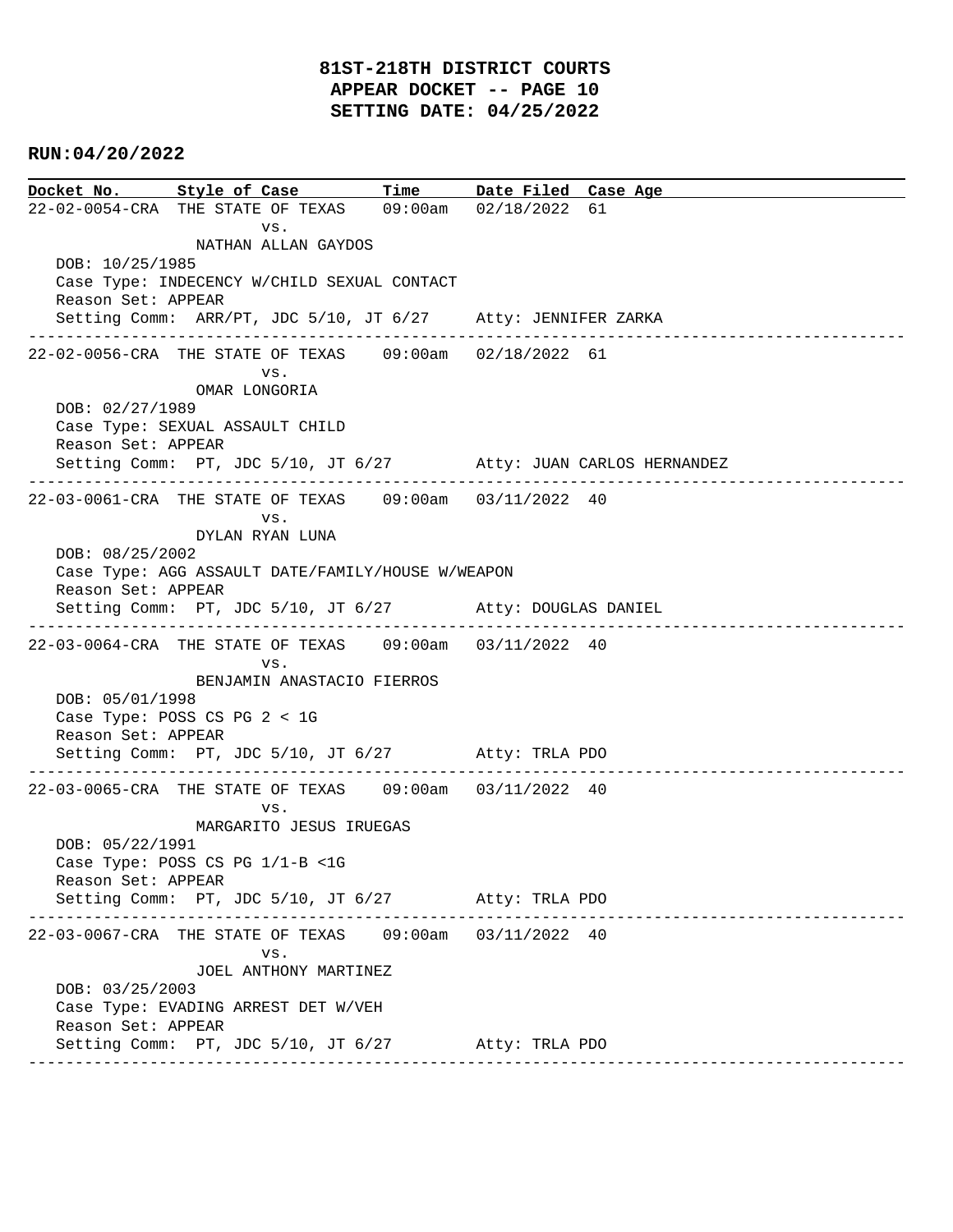**Docket No. Style of Case Time Date Filed Case Age**  22-03-0069-CRA THE STATE OF TEXAS 09:00am 03/11/2022 40 vs. YASMANI PEREZ-DIAZ DOB: 02/15/1990 Case Type: POSS CS PG 1/1-B <1G Reason Set: APPEAR Setting Comm: PT, JDC 5/10, JT 6/27 Atty: TRLA PDO ---------------------------------------------------------------------------------------------- 22-03-0070-CRA THE STATE OF TEXAS 09:00am 03/11/2022 40 vs. KYLIE MICHELLE PIERCE DOB: 06/05/1998 Case Type: POSS CS PG 1/1-B >=1G<4G Reason Set: APPEAR Setting Comm: PT, JDC 5/10, JT 6/27 Atty: TRLA PDO ---------------------------------------------------------------------------------------------- 22-03-0071-CRA THE STATE OF TEXAS 09:00am 03/11/2022 40 vs. RICARDO RODRIGUEZ III DOB: 06/07/1999 Case Type: AGG ASSAULT AGAINST PUBLIC SERVANT Reason Set: APPEAR Setting Comm: PT, JDC 5/10, JT 6/27 Atty: TRLA PDO ---------------------------------------------------------------------------------------------- 22-03-0073-CRA THE STATE OF TEXAS 09:00am 03/11/2022 40 vs. JEFFREY STEVEN SAXBY DOB: 02/18/1980 Case Type: FRAUD USE/POSS IDENTIFYING INFO # ITEMS < 5 Reason Set: APPEAR Setting Comm: PT, JDC 5/10, JT 6/27 Atty: TRLA PDO ---------------------------------------------------------------------------------------------- 22-03-0074-CRA THE STATE OF TEXAS 09:00am 03/11/2022 40 vs. RANDI VILLAREAL DOB: 01/30/1973 Case Type: POSS CS PG 1/1-B <1G Reason Set: APPEAR Setting Comm: PT, JDC 5/10, JT 6/27 Atty: TRLA PDO ---------------------------------------------------------------------------------------------- 22-03-0075-CRA THE STATE OF TEXAS 09:00am 03/11/2022 40 vs. JOHN EDWARD BAUTISTA DOB: 09/02/1972 Case Type: THEFT OF MATERIAL ALUM/BRNZ/COPPER/BRASS <\$20K Reason Set: APPEAR Setting Comm: PT, JDC 5/10, JT 6/27 Atty: TRLA PDO ----------------------------------------------------------------------------------------------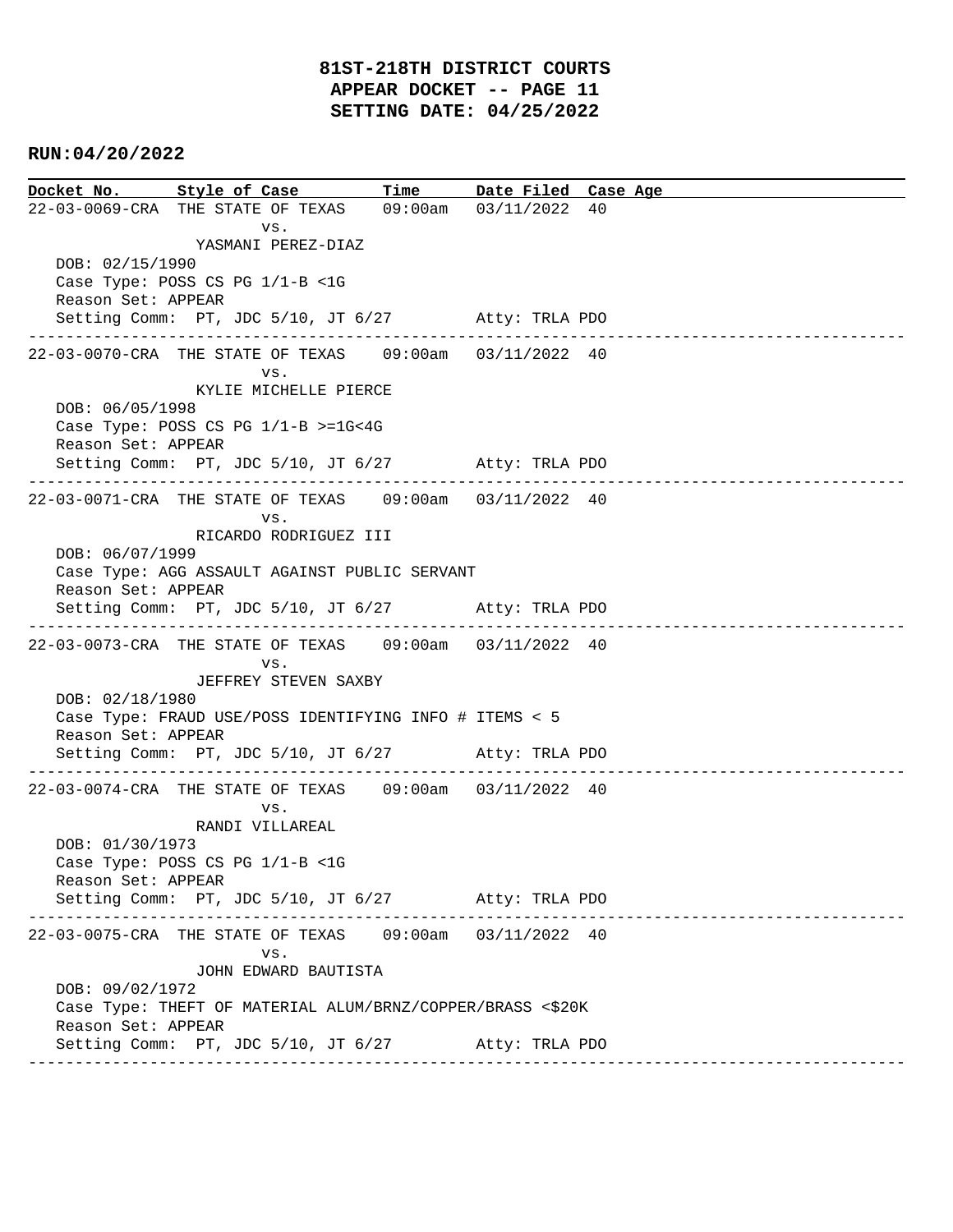# **81ST-218TH DISTRICT COURTS APPEAR DOCKET -- PAGE 12 SETTING DATE: 04/25/2022**

## **RUN:04/20/2022**

**Docket No. Style of Case Time Date Filed Case Age**  22-03-0076-CRA THE STATE OF TEXAS 09:00am 03/11/2022 40 vs. JOHN EDWARD BAUTISTA DOB: 09/02/1972 Case Type: THEFT OF MATERIAL ALUM/BRNZ/COPPER/BRASS <\$20K Reason Set: APPEAR Setting Comm: PT, JDC 5/10, JT 6/27 Atty: TRLA PDO ---------------------------------------------------------------------------------------------- 22-03-0077-CRA THE STATE OF TEXAS 09:00am 03/11/2022 40 vs. JOHN EDWARD BAUTISTA DOB: 09/02/1972 Case Type: THEFT OF MATERIAL ALUM/BRNZ/COPPER/BRASS <\$20K Reason Set: APPEAR Setting Comm: PT, JDC 5/10, JT 6/27 Atty: TRLA PDO ---------------------------------------------------------------------------------------------- 22-03-0078-CRA THE STATE OF TEXAS 09:00am 03/11/2022 40 vs. JOHN EDWARD BAUTISTA DOB: 09/02/1972 Case Type: THEFT OF MATERIAL ALUM/BRNZ/COPPER/BRASS <\$20K Reason Set: APPEAR Setting Comm: PT, JDC 5/10, JT 6/27 Atty: TRLA PDO ---------------------------------------------------------------------------------------------- 22-03-0079-CRA THE STATE OF TEXAS 09:00am 03/11/2022 40 vs. JOHN EDWARD BAUTISTA DOB: 09/02/1972 Case Type: THEFT OF MATERIAL ALUM/BRNZ/COPPER/BRASS <\$20K Reason Set: APPEAR Setting Comm: PT, JDC 5/10, JT 6/27 Atty: TRLA PDO ---------------------------------------------------------------------------------------------- 22-03-0080-CRA THE STATE OF TEXAS 09:00am 03/11/2022 40 vs. JOHN EDWARD BAUTISTA DOB: 09/02/1972 Case Type: THEFT OF MATERIAL ALUM/BRNZ/COPPER/BRASS <\$20K Reason Set: APPEAR Setting Comm: PT, JDC 5/10, JT 6/27 Atty: TRLA PDO ---------------------------------------------------------------------------------------------- 22-03-0081-CRA THE STATE OF TEXAS 09:00am 03/11/2022 40 vs. JOHN EDWARD BAUTISTA DOB: 09/02/1972 Case Type: THEFT OF MATERIAL ALUM/BRNZ/COPPER/BRASS <\$20K Reason Set: APPEAR Setting Comm: PT, JDC 5/10, JT 6/27 Atty: TRLA PDO ----------------------------------------------------------------------------------------------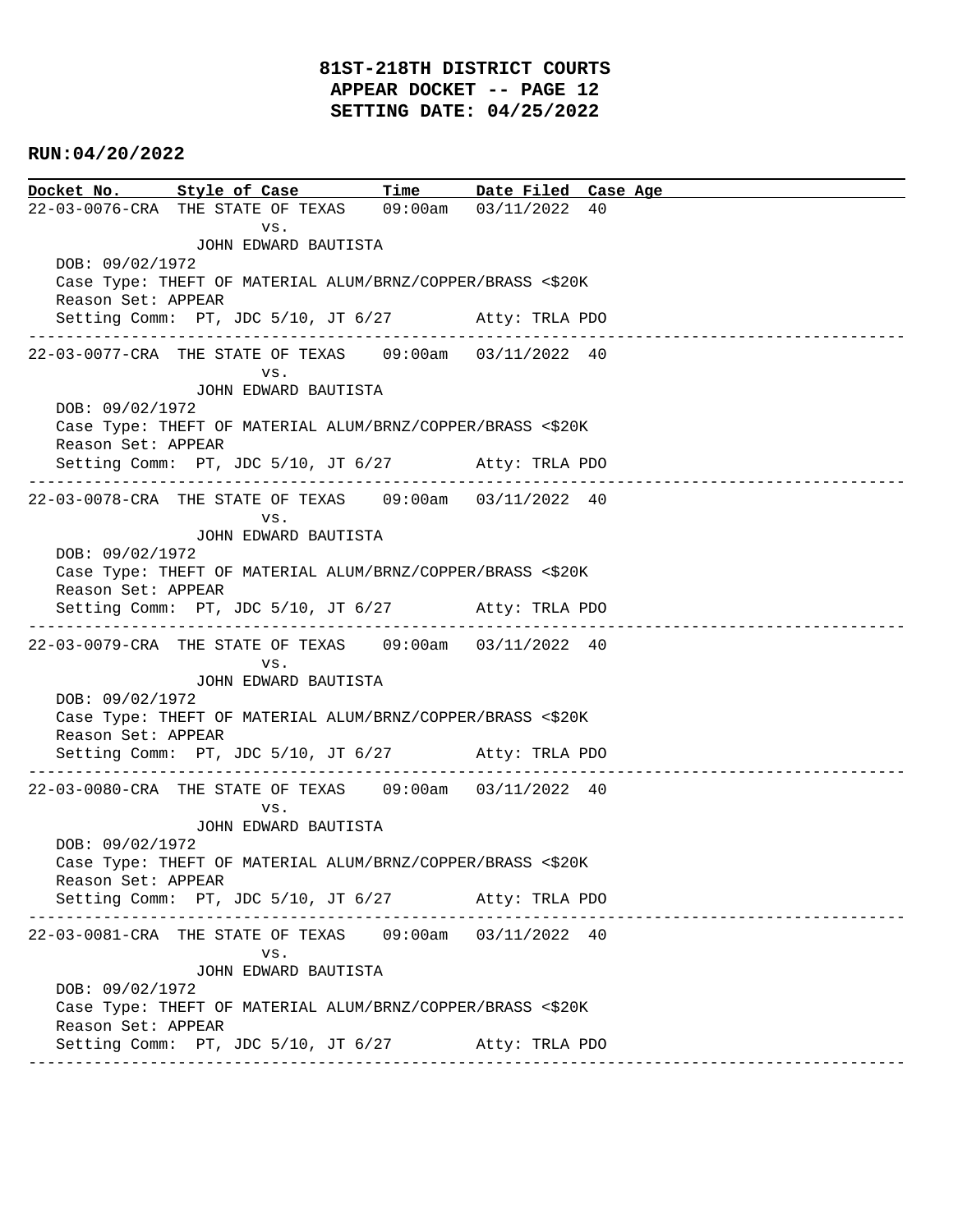# **81ST-218TH DISTRICT COURTS APPEAR DOCKET -- PAGE 13 SETTING DATE: 04/25/2022**

## **RUN:04/20/2022**

**Docket No. Style of Case Time Date Filed Case Age**  22-03-0084-CRA THE STATE OF TEXAS 09:00am 03/11/2022 40 vs. BENJAMIN JOSEPH GONZALES DOB: 09/18/1977 Case Type: THEFT OF MATERIAL ALUM/BRNZ/COPPER/BRASS <\$20K Reason Set: APPEAR Setting Comm: PT, JDC 5/10, JT 6/27 Atty: ADRIAN PEREZ ---------------------------------------------------------------------------------------------- 22-03-0085-CRA THE STATE OF TEXAS 09:00am 03/11/2022 40 vs. DOMINGO GONZALES III DOB: 12/05/1986 Case Type: THEFT OF MATERIAL ALUM/BRNZ/COPPER/BRASS <\$20K Reason Set: APPEAR Setting Comm: PT, JDC 5/10, JT 6/27 Atty: JAMES ANDERS ---------------------------------------------------------------------------------------------- 22-03-0086-CRA THE STATE OF TEXAS 09:00am 03/11/2022 40 vs. SCOTT MATTHEW HASLER DOB: 12/29/1986 Case Type: THEFT OF MATERIAL ALUM/BRNZ/COPPER/BRASS <\$20K Reason Set: APPEAR Setting Comm: PT, JDC 5/10, JT 6/27 Atty: JENNIFER TAPIA ---------------------------------------------------------------------------------------------- 22-03-0087-CRA THE STATE OF TEXAS 09:00am 03/11/2022 40 vs. SCOTT MATTHEW HASLER DOB: 12/29/1986 Case Type: THEFT OF MATERIAL ALUM/BRNZ/COPPER/BRASS <\$20K Reason Set: APPEAR Setting Comm: PT, JDC 5/10, JT 6/27 Atty: JENNIFER TAPIA ---------------------------------------------------------------------------------------------- 22-03-0088-CRA THE STATE OF TEXAS 09:00am 03/11/2022 40 vs. MARCUS LEE ISAACS DOB: 05/02/1980 Case Type: AGG ASSAULT W/DEADLY WEAPON Reason Set: APPEAR Setting Comm: PT, JDC 5/10, JT 6/27 Atty: TRLA PDO ---------------------------------------------------------------------------------------------- 22-03-0089-CRA THE STATE OF TEXAS 09:00am 03/11/2022 40 vs. GARETT WAYNE KOCH DOB: 10/31/1982 Case Type: AGG ASSAULT W/DEADLY WEAPON Reason Set: APPEAR Setting Comm: PT, JDC 5/10, JT 6/27 Atty: LARRY BLOOMQUIST ----------------------------------------------------------------------------------------------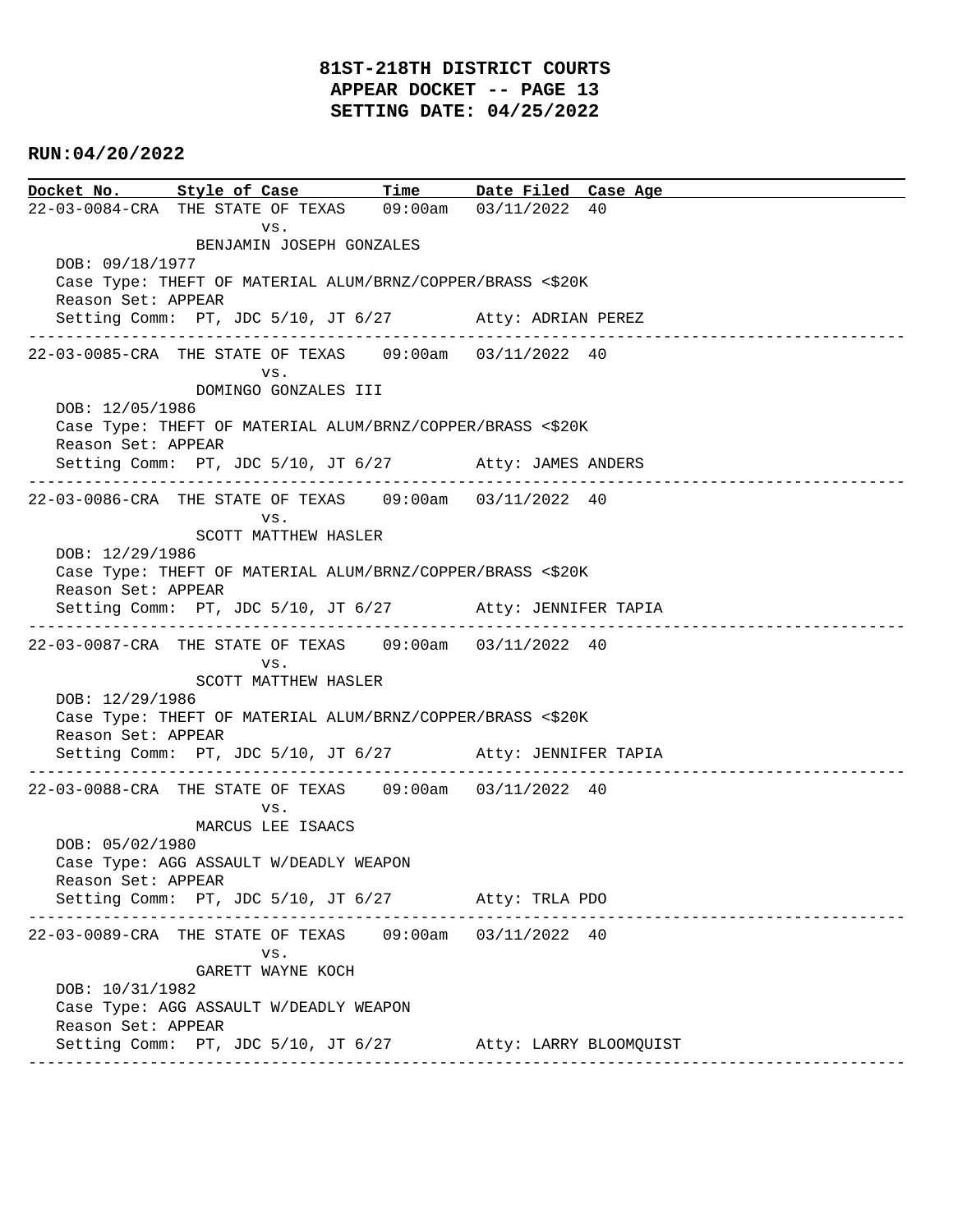# **81ST-218TH DISTRICT COURTS APPEAR DOCKET -- PAGE 14 SETTING DATE: 04/25/2022**

## **RUN:04/20/2022**

**Docket No. Style of Case Time Date Filed Case Age**  22-03-0090-CRA THE STATE OF TEXAS 09:00am 03/11/2022 40 vs. ERNESTO LAQUE III DOB: 01/11/1979 Case Type: THEFT OF MATERIAL ALUM/BRNZ/COPPER/BRASS <\$20K Reason Set: APPEAR Setting Comm: PT, JDC 5/10, JT 6/27 Atty: ROBERTO VARGAS ---------------------------------------------------------------------------------------------- 22-03-0091-CRA THE STATE OF TEXAS 09:00am 03/11/2022 40 vs. ERNESTO LAQUE III DOB: 01/11/1979 Case Type: THEFT OF MATERIAL ALUM/BRNZ/COPPER/BRASS <\$20K Reason Set: APPEAR Setting Comm: PT, JDC 5/10, JT 6/27 Atty: ROBERTO VARGAS ---------------------------------------------------------------------------------------------- 22-03-0092-CRA THE STATE OF TEXAS 09:00am 03/11/2022 40 vs. ERNESTO LAQUE III DOB: 01/11/1979 Case Type: THEFT OF MATERIAL ALUM/BRNZ/COPPER/BRASS <\$20K Reason Set: APPEAR Setting Comm: PT, JDC 5/10, JT 6/27 Atty: ROBERTO VARGAS ---------------------------------------------------------------------------------------------- 22-03-0093-CRA THE STATE OF TEXAS 09:00am 03/11/2022 40 vs. ERNESTO LAQUE III DOB: 01/11/1979 Case Type: THEFT OF MATERIAL ALUM/BRNZ/COPPER/BRASS <\$20K Reason Set: APPEAR Setting Comm: PT, JDC 5/10, JT 6/27 Atty: ROBERTO VARGAS ---------------------------------------------------------------------------------------------- 22-03-0094-CRA THE STATE OF TEXAS 09:00am 03/11/2022 40 vs. GEORGE WILLIAM MARTIN DOB: 11/13/1947 Case Type: AGG ASSAULT AGAINST PUBLIC SERVANT Reason Set: APPEAR Setting Comm: PT, JDC 5/10, JT 6/27 Atty: DOUGLAS DANIEL ---------------------------------------------------------------------------------------------- 22-03-0095-CRA THE STATE OF TEXAS 09:00am 03/11/2022 40 vs. SPENCER WESTON PALACIOS DOB: 05/13/1992 Case Type: ARSON RECK DAMAGE BLDG/RECK CAUSE BI OR DEATH Reason Set: APPEAR Setting Comm: PT, JDC 5/10, JT 6/27 Atty: TRLA PDO ----------------------------------------------------------------------------------------------